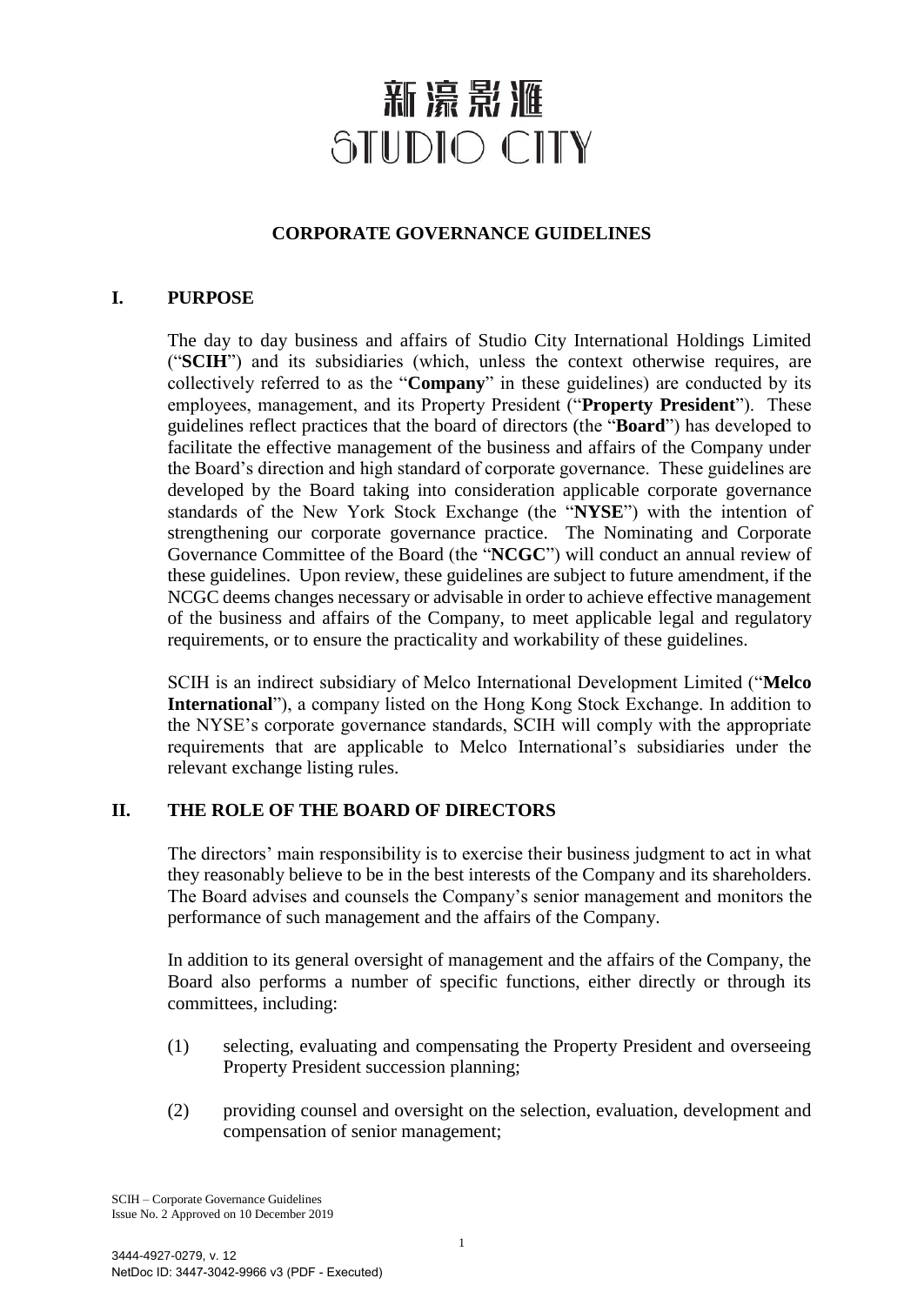- (3) reviewing, approving and monitoring fundamental financial and business strategies and major corporate actions;
- (4) assessing major risks facing the Company and reviewing options for their mitigation; and
- (5) ensuring processes are in place for maintaining the integrity of the Company: the integrity of the financial statements, the integrity of compliance with law and ethics, the integrity of relationships with customers and suppliers, and the integrity of relationships with other stakeholders.

# **III. DIRECTORS GUIDED BY BEST PRACTICES**

To perform the Board's responsibilities and functions, the directors shall set and abide by high standards of responsibility and ethics, so as to ensure that the Company is committed to business success through maintenance of such high standards.

The governance structure in the Company shall be designed to be a working structure for principled actions, effective decision-making and appropriate monitoring of both compliance and performance.

Effective directors engage in careful review, as well as constructive analysis and evaluation. Our directors know that their job requires them to ask in-depth questions of management and to take actions necessary to get accurate reports on status and results of operations and development. Our directors also know that effective oversight requires giving credit and recognition to management where effectiveness has been demonstrated.

Our directors also rely on the advice, reports and opinions of management, counsel and our expert advisers. In doing so, the Board evaluates the qualifications of those it relies upon for information and advice and also looks to the process used by managers and advisers in reaching their recommendations.

Our Board prides itself on keeping up-to-date on information related to best governance practices. We, working together with management and our advisers, look to the knowledge and information of others in the governance debate for additional information on how to manage our affairs. We particularly note the recent efforts by the various exchanges as well as the U.S. Securities and Exchange Commission ("**SEC**") to promote better governance. We intend to continually monitor the way we govern ourselves, including reviewing whether there are alternatives or new ideas which would strengthen our governance structures.

# **IV. DIRECTOR QUALIFICATIONS**

At least 25% of our Board members shall meet the criteria for independence established by the NYSE. Directors who are required to meet such NYSE independence criteria will be nominated by the NCGC, in accordance with the charter and principles of the NCGC.

SCIH – Corporate Governance Guidelines Issue No. 2 Approved on 10 December 2019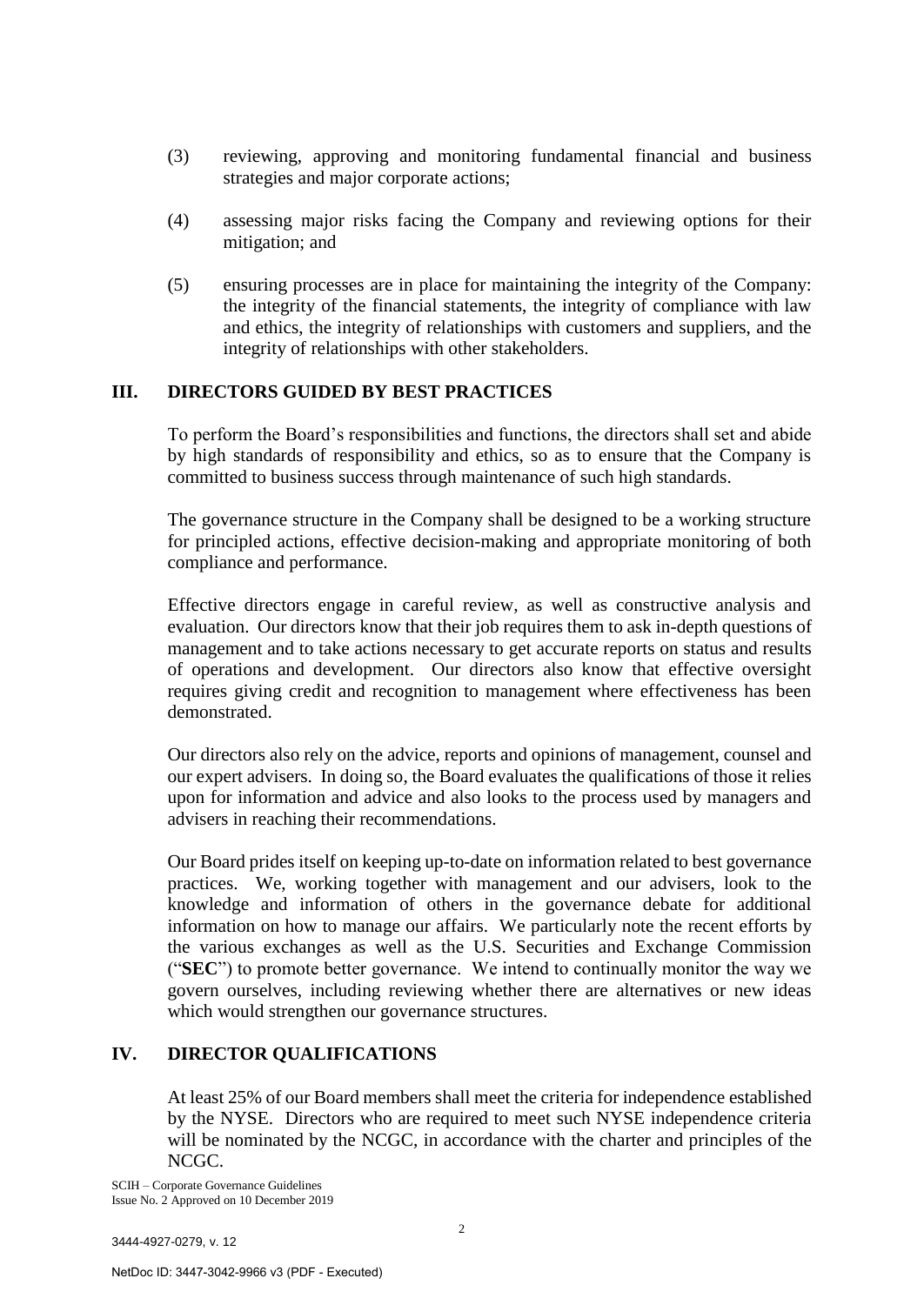The NCGC is responsible for reviewing with the Board, on an annual basis, the appropriate skills, knowledge and characteristics required of Board members as well as the composition of the Board as a whole. This assessment will include members' qualification as independent, as well as consideration of diversity, skills, age and experience and the general needs of the Board.

In the case of the Chairperson for the Audit and Risk Committee, special focus shall be on such Board member's qualifications meeting the definition of "audit committee financial expert" as promulgated by the SEC under the U.S. Securities Exchange Act of 1934, as well as extensive experience gained in NYSE or other US-listed companies. The Board attaches a particular preference and focus on experience gained from NYSE or other US-listed companies' audit committee.

The Board currently is structured to have up to 11 directors. The Board reviews from time to time the appropriateness of its size. The Board would consider expanding its size to accommodate appropriate and suitable candidates. The Board, through the NCGC, will have the opportunity to review the appropriateness of the continued service of directors who change their position or responsibility that they held when they were elected to the Board. Following such review, the NCGC will discuss any concerns they may have with the Chairman.

Each Board member must ensure that other existing and anticipated future commitments do not materially interfere with such member's service as director. Directors should advise the NCGC of any invitations to join the Board of any other public company or as an officer of a major shareholder or other company with a material association with the Company prior to accepting another directorship or joining as an officer of such other companies.

Board members who join the Board on the basis of their having met the NYSE independence criteria must ensure that they do not conduct themselves in a manner so as to compromise their independence, in particular, in the case of the members of the Audit and Risk Committee, so as to ensure that the Company is not in violation of the relevant rules and regulations. A Board member who joins the Board on the basis of such member having met the NYSE independence criteria, and whose independence is compromised must notify the Chairman of the Board and the Chairperson of the NCGC immediately, so as to facilitate the taking of remedial actions by the Company without delay.

These guidelines do not affect any shareholder's right to nominate and appoint and maintain directors under the Company's memorandum and articles of association or other similar or relevant documents.

# **V. ROLE OF THE CHAIRMAN**

The Board elects its Chairman who will preside over Board meetings as a chairman of the meetings. The Chairman shall be a member of the Board and may or may not be an officer or employee of the Company. The principal duty of the Chairman is to lead and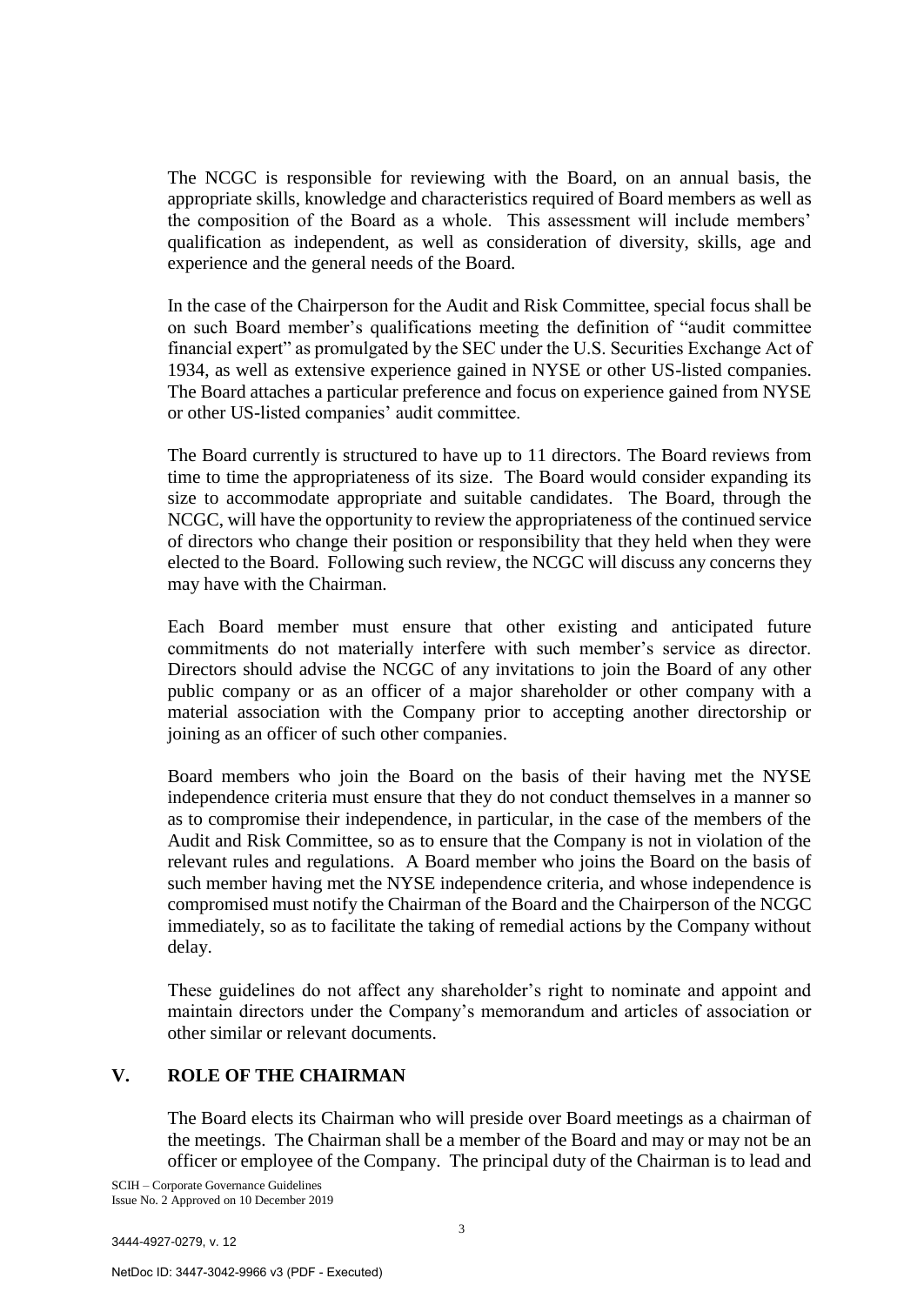oversee the Board. The Chairman shall facilitate an open flow of information between management and the Board members, and should lead a critical evaluation of the Company's management, practices and adherence to the Company's strategic plan and objectives. In accordance with the Company's memorandum and articles of association, the Chairman shall preside at all meetings of the Board and the shareholders. The Chairman, in consultation with the Property President (except where the Property President is also the Chairman), shall establish an agenda for each meeting of the Board. The Chairman shall also have charge of all arrangements for the organisation of and the conduct of the meetings of the Board.

## **VI. DIRECTOR RESPONSIBILITIES**

A fundamental duty of the directors is to exercise their business judgment to act in what they genuinely consider to be the best interests of the Company. In fulfilling that responsibility, the directors should be able to rely on the honesty and integrity of the Company's senior management and expert legal, accounting, financial and other advisors. The directors should have the benefit of directors' and officers' insurance, paid by the Company, and to indemnification to the fullest extent allowed under the Company's memorandum and articles of association, Cayman Islands law and other applicable laws, rules and regulations. Other key duties include (but are not limited to) the directors exercising their powers for the purposes for which they are conferred, avoiding conflicts of interest and of duty and acting with skill, care and diligence.

The Board may establish regular meetings at such places as it may decide in accordance with a schedule to be determined in good time before the start of each calendar year. The Board generally schedules Board meetings to be held four to six times each year. In addition to regular scheduled meetings, ad hoc meetings will be held to consider matters as they arise. Board members are expected to rigorously prepare for, attend and participate in all Board and applicable committee meetings, and to spend the time needed and meet as often as necessary to properly discharge their obligations. Information and data that is important to the Board's understanding of the business to be conducted at a Board or committee meeting should generally be distributed in writing to the directors prior to the meeting so that Board meeting time may be conserved and discussion time focused on questions that the Board has about the materials.

Particularly sensitive subject matters may be discussed at the meeting without advance distribution of written materials. The Chairman presiding as chairman of the Board meetings will establish the agenda for each Board meeting as set out in Section V. above and which the Company Secretary will arrange for distribution in advance to the Board. Each Board member is free to suggest the inclusion of items on the agenda. The Board will review the Company's long-term strategic plans and the challenges faced by the Company in executing on these plans during and in at least one Board meeting per year.

Attendance at meetings of the Board shall be restricted to the directors, the Company Secretary and members of the management team designated by the Chairman. The Chairman may also invite experts, external advisors or other parties to attend part or all

SCIH – Corporate Governance Guidelines Issue No. 2 Approved on 10 December 2019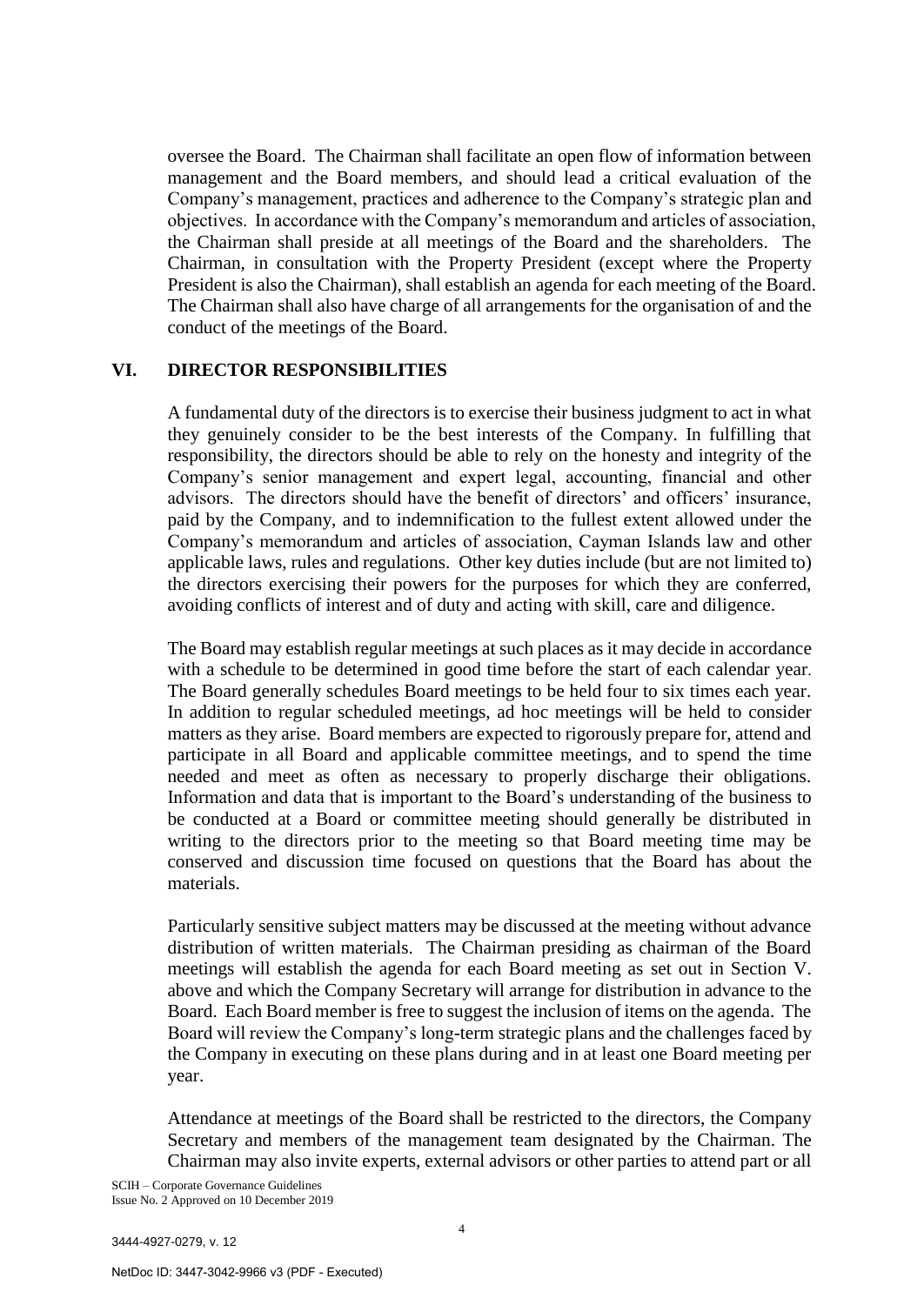of any given meeting of the Board.

Directors may participate in Board and its committee meetings via electronic means, provided all persons participating can hear each other. The notice of or invitation to the meeting shall specify the audio or audio-visual electronic communication facility that is available for participation in the meetings through electronic mode, as well as the necessary information to enable directors and other invited or approved participants to access such facility.

Any director or other authorized persons intending to participate in a Board or Board committee meeting through electronic mode shall endeavour to give prior notice of no less than one (1) business day to the Chairman's office via the Company Secretary. Whenever there are persons participating in a meeting through electronic mode, the Chairman shall, at the start of the meeting and whenever the meeting resumes after a suspension or adjournment, make a roll call to confirm the identities of the persons so participating, to ensure that they can communicate clearly with the other participants and to verify that no unauthorised person is participating in the meeting.

The proceedings and deliberations of the Board and its committees are confidential. Each director shall maintain the confidentiality of information and papers received in connection with such director's service to the Company. The Board understands that a failure of any Board member to maintain a high standard of confidentiality may cause substantial harm to the interest of the Company and its shareholders. The breach of confidentiality by a director shall be reviewed by the Board. If the breach is determined to have material adverse effect on the Company, the director involved is expected to resign. For the avoidance of doubt, nothing in this document shall limit the ability of New Cotai, LLC's ("**New Cotai**") Board designees to share information as permitted by the Amended and Restated Shareholders' Agreement (the "**Shareholders' Agreement**"), dated as of 16 October, 2018, by and among MCO Cotai Investments Limited, New Cotai, Melco Resorts & Entertainment Limited and SCIH.

Each Board member should act ethically at all times and adhere to Company policies, including, without limitation, the Code of Business Conduct and Ethics (the "**Code**"). The Board must approve any waiver of the Code for senior executives or directors. If an actual or potential conflict of interest arises for a director, the director will promptly inform the Chairman of the Board who will bring the matter to the attention of the Board. If a significant conflict exists and cannot be resolved, the director is expected to resign. Each director will excuse himself or herself from any discussion or decision affecting his or her personal business or professional interests. The Board shall resolve any ethical or conflict of interest issue involving the Property President, and the Property President shall resolve any ethical or conflict of interest issue involving any other officer of the Company and inform the Board of his action.

The Board's policy is to have a separate meeting time or "executive session" for the independent directors. Such meetings should occur at least on an annual basis. Attendance at executive sessions shall be limited to directors who meet the criteria for independence established by the NYSE.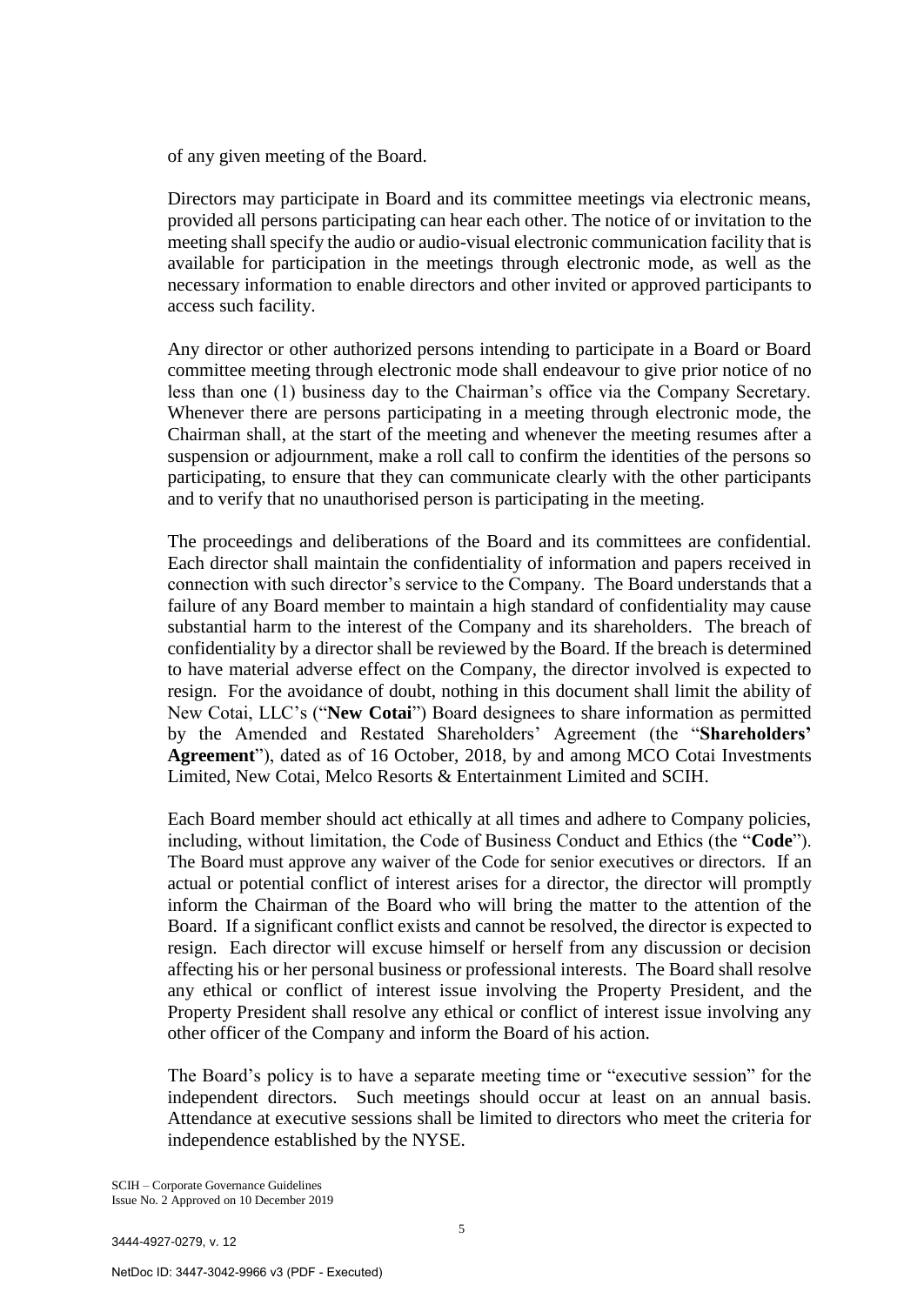The Board believes that whilst generally management speaks for the Company, there may be situations where it is appropriate for the Board's view to be articulated, in which case, following consultation with management, the Chairman will speak for the Company. Individual Board members may occasionally meet or otherwise communicate with various constituencies that are involved with the Company, but it is expected that Board members would do this with the advance knowledge of management and, absent unusual circumstances or as contemplated by the committee charters, at the request of management.

The Board recognizes that it is inappropriate for individual directors to communicate separately with investors on behalf of the Company, except with the full knowledge and at the request of management. Directors who receive enquiries regarding the Company should direct the investor to the Chief Financial Officer. If directors who are officers or directors of our major shareholders are asked questions about the Company as an investment of the major shareholders, they should handle the queries in accordance with our Guidelines for Corporate Communications. For the avoidance of doubt, nothing in this document shall limit the ability of any New Cotai Board designee to communicate with third parties in any capacity outside of such designee's capacity as a director as permitted by the Shareholders' Agreement.

## **VII. BOARD DOCUMENTS**

The Company Secretary will arrange for the transmission and distribution of papers for Board meetings (the "**Board Documents**").

The Board has adopted a "paperless meeting" approach and no physical or hard copy of Board Documents will be distributed. The relevant Board Documents will be distributed by emails in advance of any meeting of the Board in accordance with the established timeline as approved by the Chairman, and be made accessible through uploads on the Diligent Board application.

Directors will have full access to Board Documents. Access to Board Documents by any other person is restricted and on a "need to know" basis provided in a controlled manner.

Controlled and restricted access to Board Documents will be implemented by way of written guidelines, policies or ad hoc specific authorisations to be approved by the Chairman or his delegates from time to time.

## **VIII. BOARD COMMITTEES**

A Nominating and Corporate Governance Committee, Audit and Risk Committee and Compensation Committee of the Board shall exist at all times. All of the members of these committees will meet the criteria for independence established by the NYSE, except as otherwise provided in each committee's charter. The members of these committees will also meet the other membership criteria specified in the respective charters for these committees. Committee members will be appointed by the Board upon recommendation by the NCGC, in accordance with the charter and principles of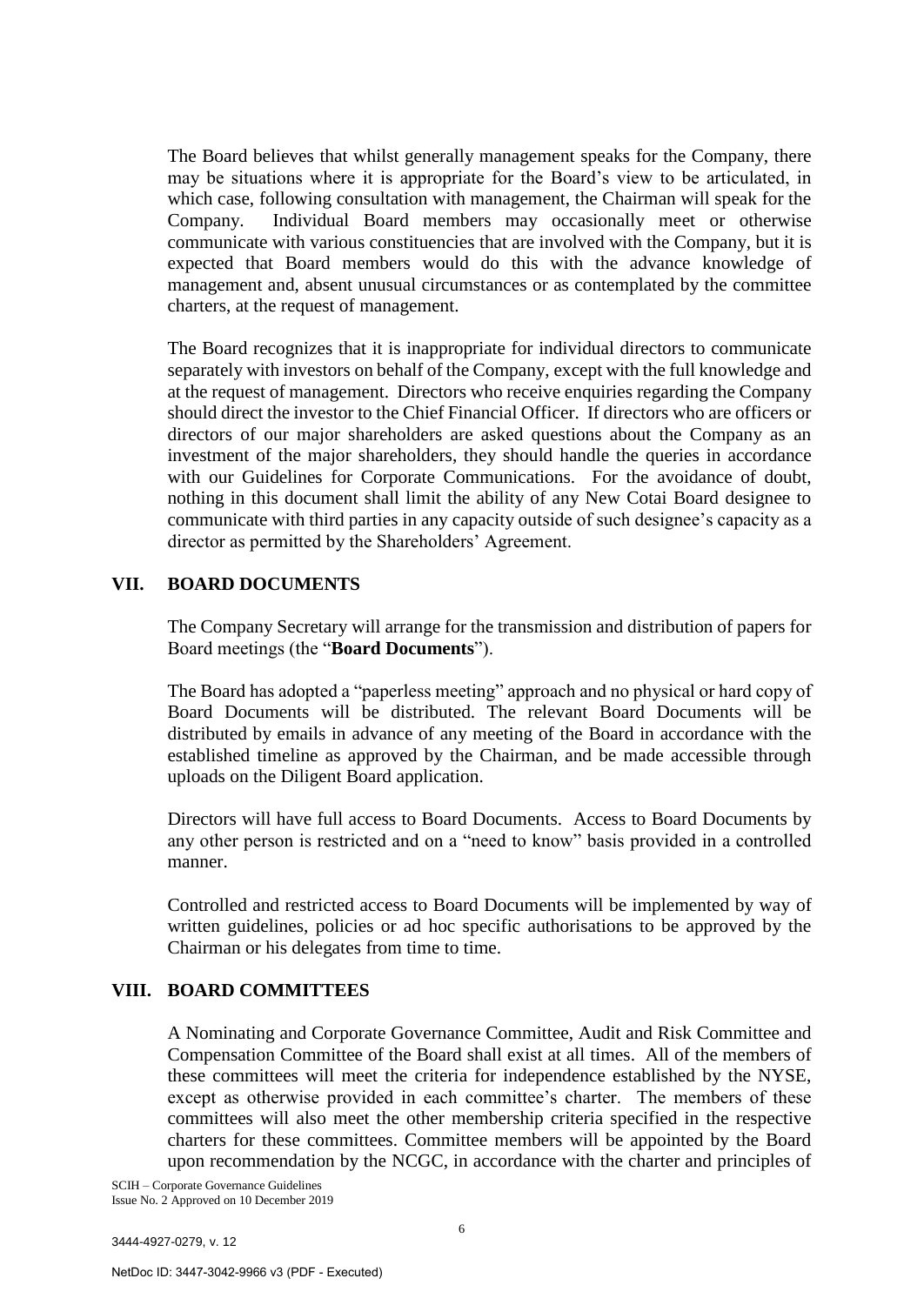that committee. There will, from time to time, be occasions on which the Board may want to rotate committee members, but the Board does not believe that a formal policy of rotation is mandated.

Each committee shall have its own charter. The charter will set forth the principles, policies, objectives and responsibilities of the committees in addition to the qualifications for committee membership, procedures for committee member nomination and removal, committee organization and functioning and how the committee will communicate with the Board.

The Chairperson of each committee will, in consultation with the appropriate committee members and members of management, and in accordance with the committee's charter, determine the frequency and length of committee meetings and develop the committee's agenda.

The Chairperson of each committee shall discharge his or her responsibilities vigorously and take a leadership role in the performance of the duties set out in the committee charter. The Company will provide the necessary administrative support to each committee. However, the duties and responsibilities of each committee and its Chairperson should be discharged by the committee members and the Chairperson personally and should not be delegated to any employee of the Company. This is particularly important to demonstrate the expertise, experience and diligence of each committee member.

The meeting schedule for each committee will be furnished to the Board. The Board and each committee shall have the authority to obtain advice, reports or opinions from internal and external counsel and expert advisors and shall have the power to hire independent legal, financial and other advisors as they may deem necessary. In any such case, the Board will notify the Property President in advance.

The Board may, from time to time, form new committee(s) as it deems appropriate.

# **IX. DIRECTOR COMPENSATION**

The form and amount of director compensation will be determined by the Compensation Committee in accordance with the policies, principles and criteria set forth in its charter. The Compensation Committee will conduct an annual review of directors' compensation.

## **X. PROPERTY PRESIDENT EVALUATION AND COMPENSATION**

The Compensation Committee will conduct an annual review of the Property President's performance, in accordance with the charter and principles of that committee. The Board will review the Compensation Committee's report to ensure that the current Property President is providing the best leadership for the Company, from a short, intermediate and long-term perspective. The Property President's compensation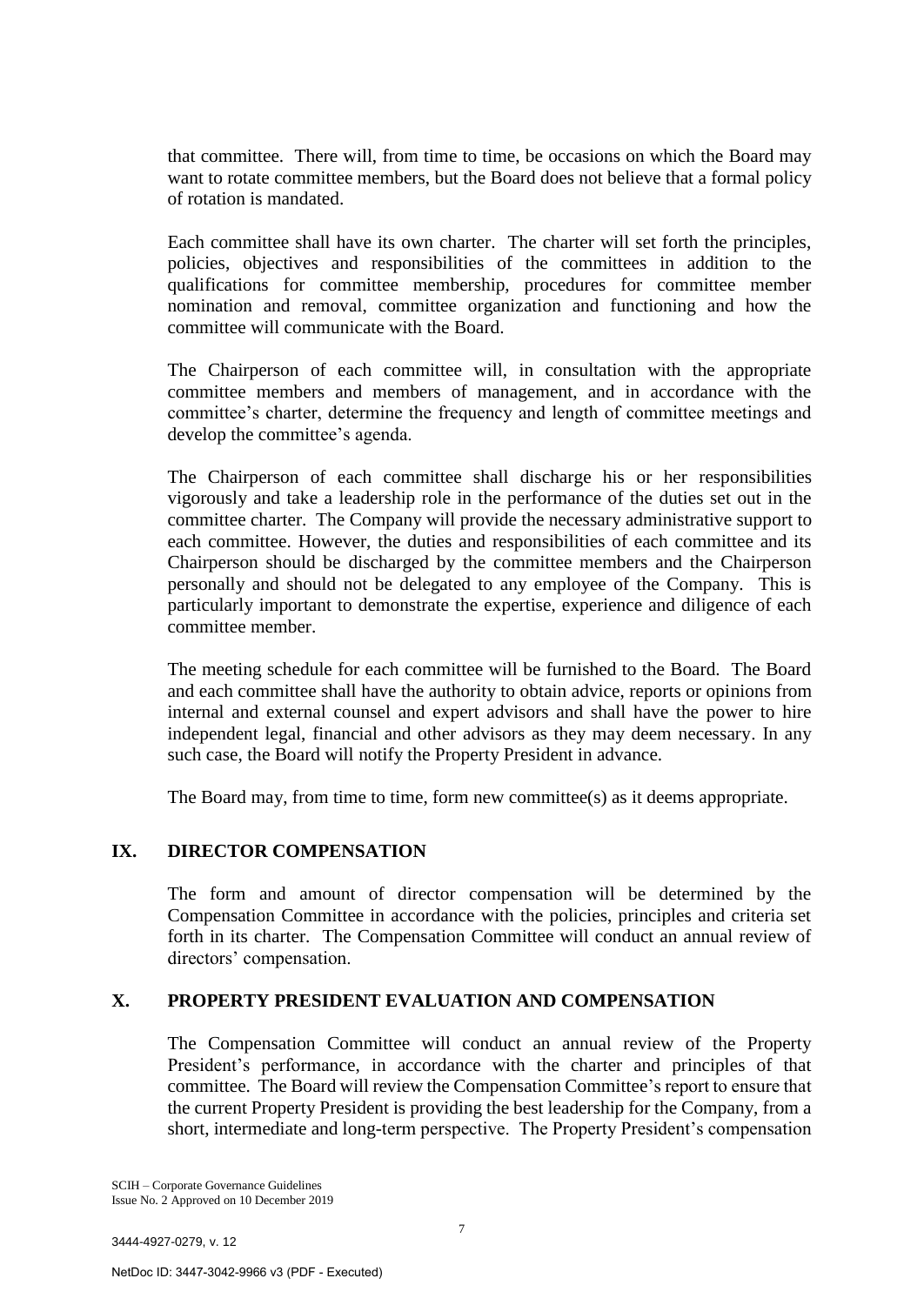will be determined by the Compensation Committee in accordance with the policies, principles and criteria set forth in its charter.

# **XI. DIRECTOR ORIENTATION AND CONTINUING EDUCATION**

The Company will have an orientation program for new directors, and new directors must participate in the program within six months of election. The orientation program will include presentations that review the Company's business strategies, its financial and accounting systems and risk management controls, its code of business conduct and methods and compliance programs. The orientation will include an introduction to the Company's senior management, visits to its corporate headquarters, and a meeting with the Company's independent auditor. Incumbent directors are also invited to attend the orientation program. The Company encourages all directors to participate in continuing education for directors.

# **XII. DIRECTOR ACCESS TO OFFICERS AND EMPLOYEES**

The Board welcomes and requests the attendance of senior officers at each Board meeting, except in closed door sessions where sensitive matters may be discussed. The Board also encourages management to schedule managers to present at Board meetings who: (a) can provide additional insight into the items being discussed because of personal involvement in these areas, or (b) have future potential that management believes should be given exposure to the Board.

The Board has access to all Company officers and employees in order to ensure that directors can ask all questions and glean all information necessary to fulfill their duties. Any meetings or contacts that a director desires to initiate shall be arranged through the Property President, or in accordance with a communication process adopted by the Board in consultation with the Property President, or through the Chairman with advance notice to the Property President (except where the Property President is also the Chairman). The directors should use their judgment to ensure that any such contact or communication is not disruptive to the business operations of the Company and should copy the Property President and the Chairman with any written communications, to the extent not inappropriate.

The Board shall ensure that all information and other requests from shareholders' representatives are channeled through the Chairman, who will deal with such request as appropriate. The Board shall ensure that no personnel or consultant of any shareholder shall be involved in the Company's operation, excluding a shareholder Board designee's service as a director on the Board, unless approved by the Property President or the Board, and no service shall be provided by any shareholder to the Company unless approved by the Property President or the Board. Services to be provided by, or arrangements to be entered into with, any shareholder or its affiliates which are considered related party transactions are required to be approved in accordance with the Audit and Risk Committee's Guidelines and Standards for the Approval of Related Party Transactions in advance of the Company's payments for such services or arrangements. The Board shall ensure that fees and expenses not previously agreed to by the Company shall not be charged by any shareholder to the Company. The Board

SCIH – Corporate Governance Guidelines Issue No. 2 Approved on 10 December 2019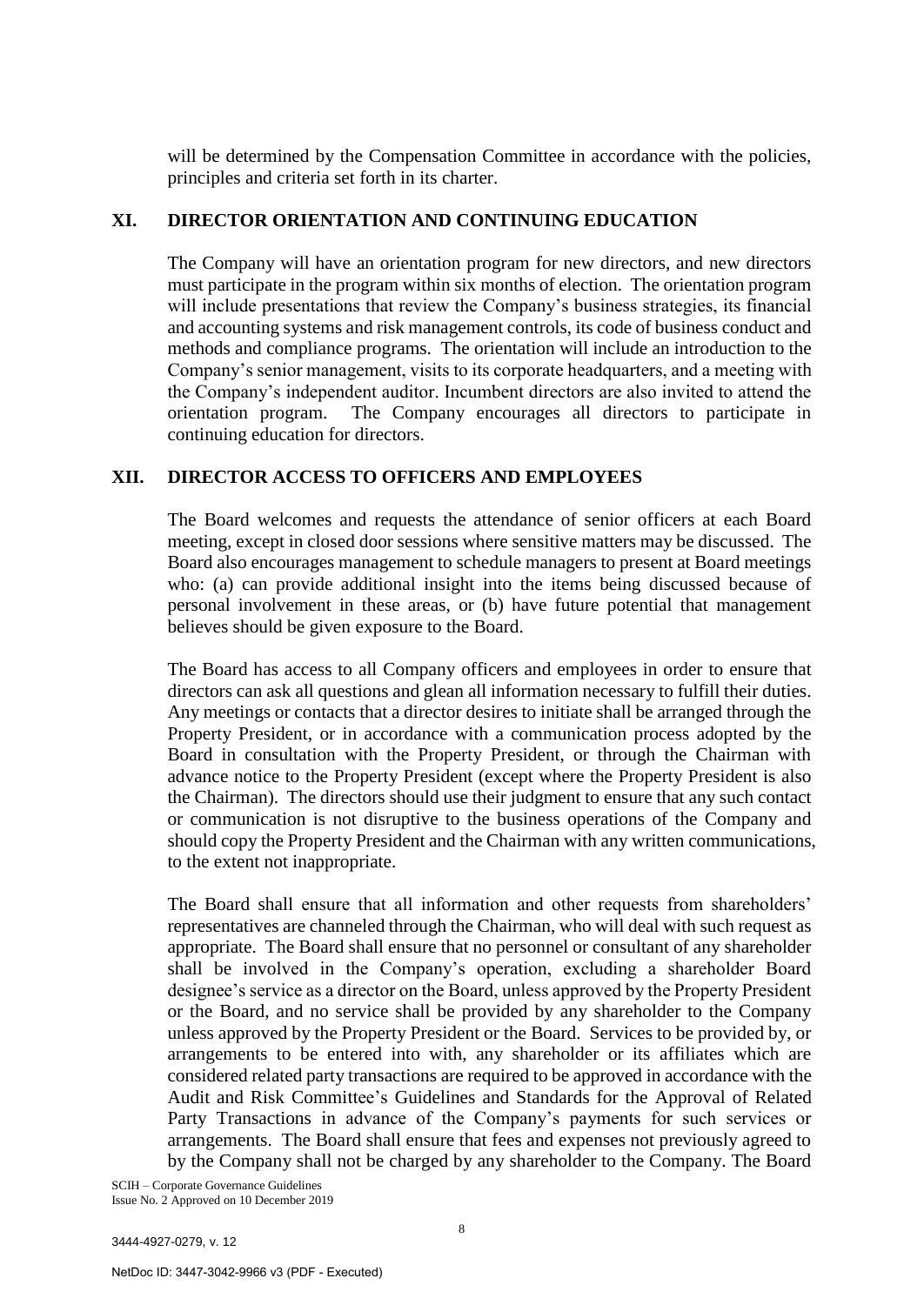authorizes the Audit and Risk Committee to delegate its approval power in relation to related party transactions to the Chairperson of the Audit and Risk Committee.

The Board has through internal policies delegated the management of the Company's business to the executive management team led by the Property President. The Board has entrusted the operation of the Company's business to its Property President and his executive management team, and they shall have full executive powers to operate within the delegated authorities, which include the day-to-day operation of the Company's business, strategic planning, budgeting, financial reporting and risk management. The Property President shall be accountable to the Board. The Board will continue to review, approve and monitor fundamental financial and business strategies and major corporate actions, and the affairs of the Company.

## **XIII. PROCEDURE FOR FILLING BOARD VACANCIES**

On an on-going basis, the Board shall monitor the potential of Board vacancies arising. The Board shall be notified of possible Board vacancies at the earliest possible time. Subject to the provisions of, and the rights of New Cotai under, the Shareholders' Agreement, as soon as the Board is notified of any possible vacancy, the procedure for filling vacancies as set out below shall be followed without delay:

- (1) When a vacancy occurs on the Board (either as the result of the death, disability, retirement or resignation of an existing director), or when the Board increases the number of directors, the NCGC will, in consultation with the Chairman of the Board, identify one or more potential candidates to fill the vacancy;
- (2) Background information on each candidate will be gathered and distributed to the members of the NCGC;
- (3) The NCGC will screen recommended candidates, determine each candidate's level of interest, availability, and suitability for service on the Board, and determine whether to recommend one or more candidates to the Board;
- (4) Each candidate's name and biographical information will be distributed to the other directors at or in advance of the meeting preceding the meeting at which any candidate will be recommended by the NCGC to the Board;
- (5) The Board will act on the recommendations of the NCGC, and if the Board approves such recommendations, the Board will determine the priority for extending any invitation to join the Board; and
- (6) The Chairman of the Board, or his designee, will extend any invitation to join the Board and, upon acceptance, the Board will take the necessary steps to elect the candidate to the Board.